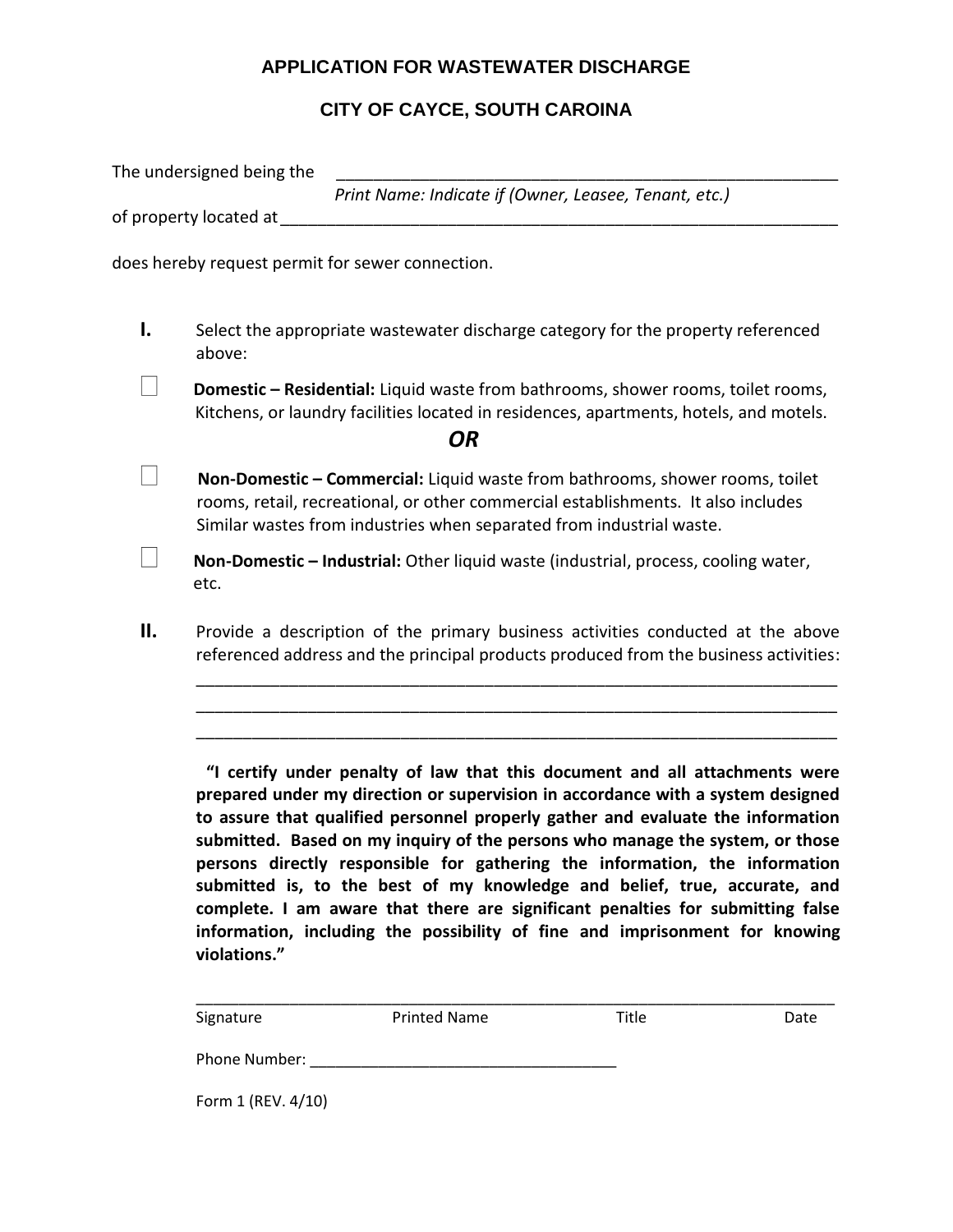# **COMMERCIAL NON-DOMESTIC WASTEWATER DISCHARGE QUESTIONNAIRE CITY OF CAYCE**

#### SECTION A - GENERAL INFORMATION

1. Company name, mailing address, and telephone number:

| Telephone No. ( )                                                                            |
|----------------------------------------------------------------------------------------------|
|                                                                                              |
| A.2. Physical address of business/commercial facility. (If same as above, check here: _____) |
|                                                                                              |
|                                                                                              |
|                                                                                              |

Telephone No. ( )

You may attach additional sheets to this document if more space is necessary to give full and complete responses to the following questions. Any additional information that is attached will be deemed to be a part of this questionnaire.

Should a discharge permit be required for your facility, the information in this questionnaire will be used to assist in issuing the permit.

This is to be signed by an authorized official of your facility after adequate completion of this form including any attached documentation and review of the information contained herein by the signing official.

> I have personally examined and am familiar with the information submitted in this document and attachments. Based upon my inquiry of those individuals immediately responsible for obtaining the information reported herein, I believe that the submitted information is true, accurate and complete. I am aware that there are significant penalties for submitting false information, including the possibility of fine and/or imprisonment.

(Date) Signature of Official

(Seal if applicable)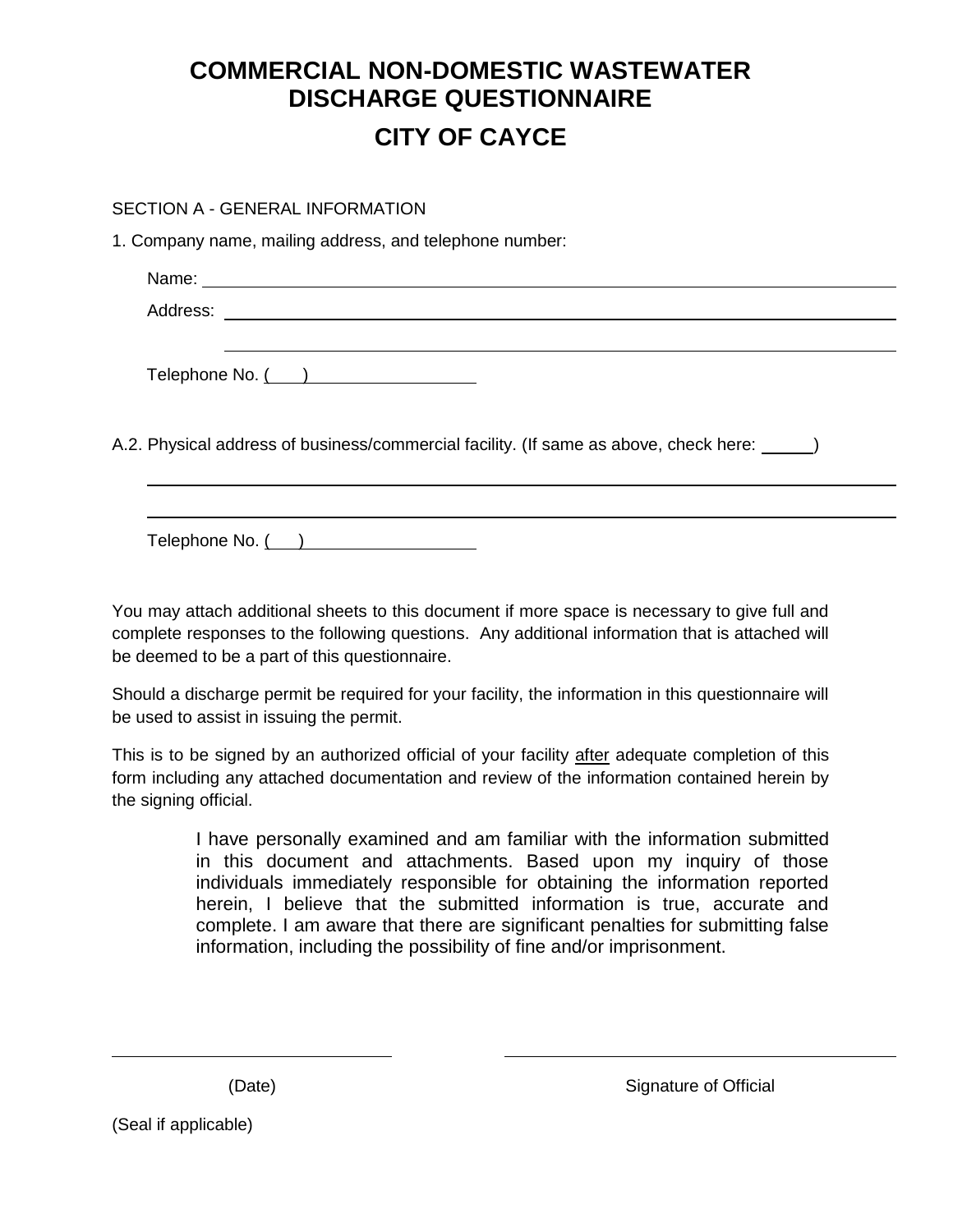A.4. Provide the following information for the person authorized to represent this facility in official dealings with the Sewer Authority and/or City:

| Name     | ⊑itle                   |
|----------|-------------------------|
| Tel. No. | –<br>$-2$<br>--<br>____ |

- A.5. Identify the type of business conducted (food preparation facility, grocery store, film developing, drycleaner, paint supplier, school, daycare facility, office building, etc.).
- A.6. Provide a brief narrative description of the services or activities your facility conducts.

A.7. List any products that are prepared or manufactured at your facility and the raw materials used in its preparation or manufacture. \_\_\_\_\_\_\_\_\_\_\_\_\_\_\_\_\_\_\_\_\_\_\_\_\_\_\_\_\_\_

A.8. How are any waste materials, scraps, spent items, bad batches of products, or cleaning products disposed of from the facility (trash, sink/drain, waste hauler, other)?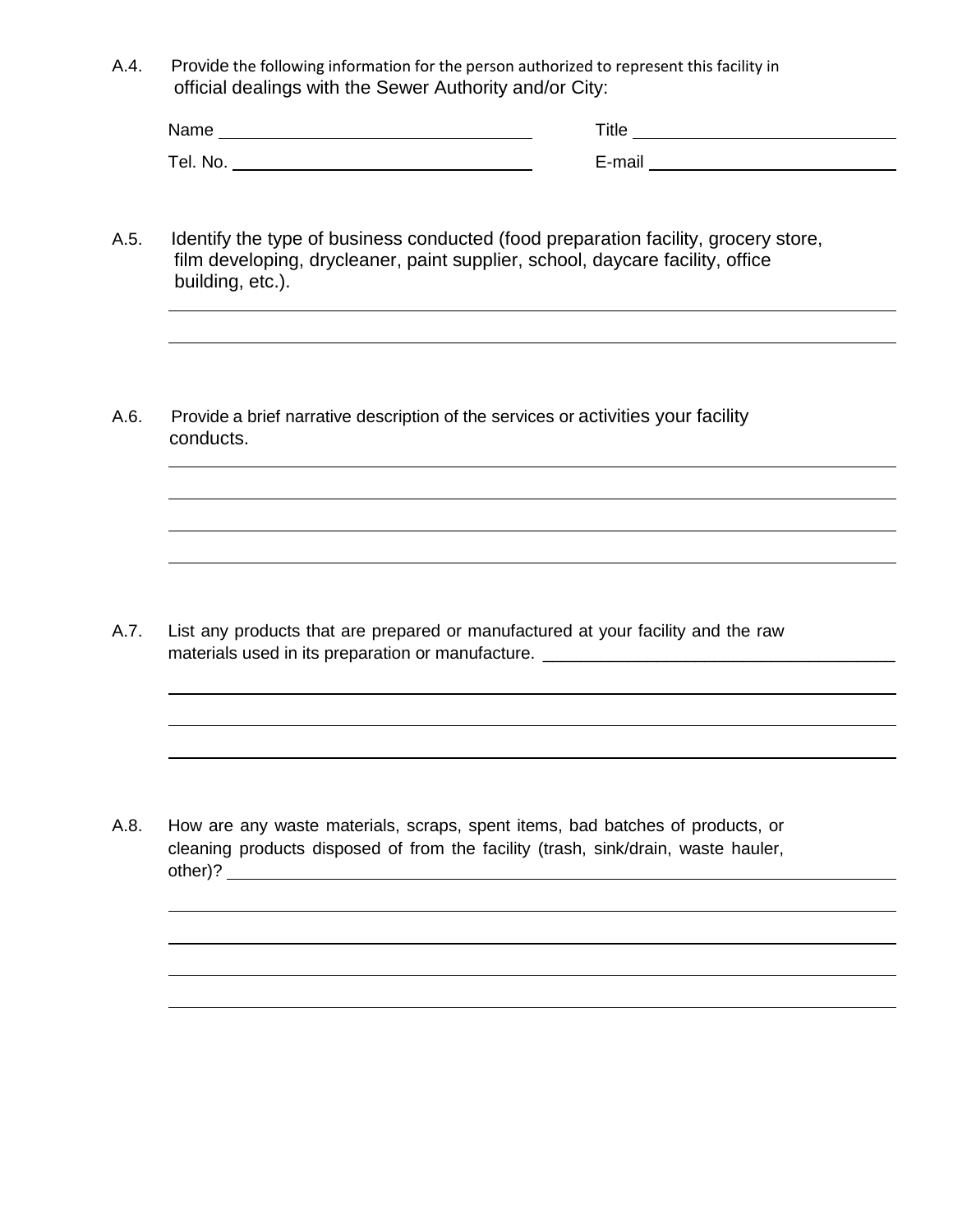(b) If yes, provide the names of these chemicals (common or brand name) and describe how these chemicals are used at your facility. \_\_\_\_\_\_\_\_\_\_\_\_\_\_\_\_\_\_\_\_\_\_\_\_

(c) How are these chemicals disposed of from the facility (trash, sink/drain, waste hauler, other)?

A.10 (a) Are there any garbage disposals/grinders at your facility? *[If no, skip to A.11.]*

(b) If yes, how many?

| A.11. (a) Is there a grease trap, oil/water separator or a grit trap at your facility? |
|----------------------------------------------------------------------------------------|
| [If no, skip to Section B]                                                             |

- (b) If yes, what is the date of the last maintenance that was performed on it?
- (c) How often is maintenance/servicing performed on the grease trap?
- (d) Who performs the maintenance work on the grease trap?
- (e) Provide the product name for any chemicals added to the grease trap to aid in grease breakdown.